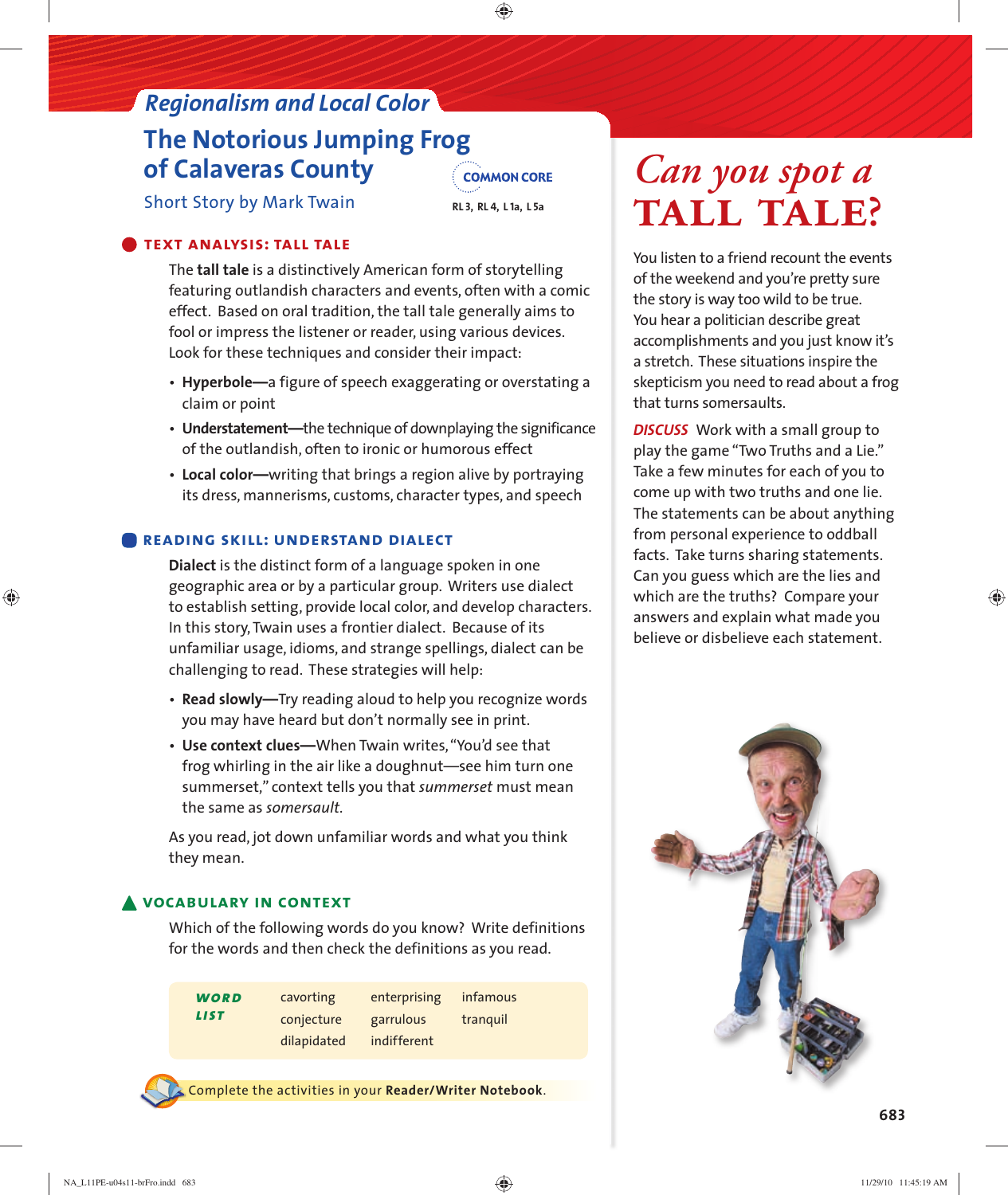# The **Notorious** <sup>j</sup>umping of Calaveras County <sup>f</sup>ro<sup>g</sup>

**Mark Twain**

**BACKGROUND** Twain got the idea for this story during his days panning for gold in California. Local storytellers told this tale without cracking a smile, teaching Twain two important lessons about humor: one, that the manner in which a person tells a story is what makes it funny, and two, that a humorist should always pretend to be dead serious.

In compliance with the request of a friend of mine who wrote me from the East, I called on good-natured, **garrulous** old Simon Wheeler and inquired after my friend's friend, Leonidas W. Smiley, as requested to do, and I hereunto append<sup>1</sup> the result. I have a lurking suspicion that *Leonidas W.* Smiley is a myth, that my friend never knew such a personage, and that he only **conjectured** that if I asked old Wheeler about him, it would remind him of his **infamous** *Jim* Smiley and he would go to work and bore me to death with some exasperating reminiscence of him as long and as tedious as it should be useless to me. If that was the design, it succeeded.

### **Analyze Visuals**

What techniques in this illustration can be compared with the storytelling techniques of a tall tale? Explain.

garrulous (găr'a-las) adj. extremely talkative

conjecture (kan-jĕk'char) *v.* to guess

**infamous** (In'fe-mes) *adj.* having a very bad reputation; disgraceful

 <sup>1.</sup> **hereunto append:** add to this document.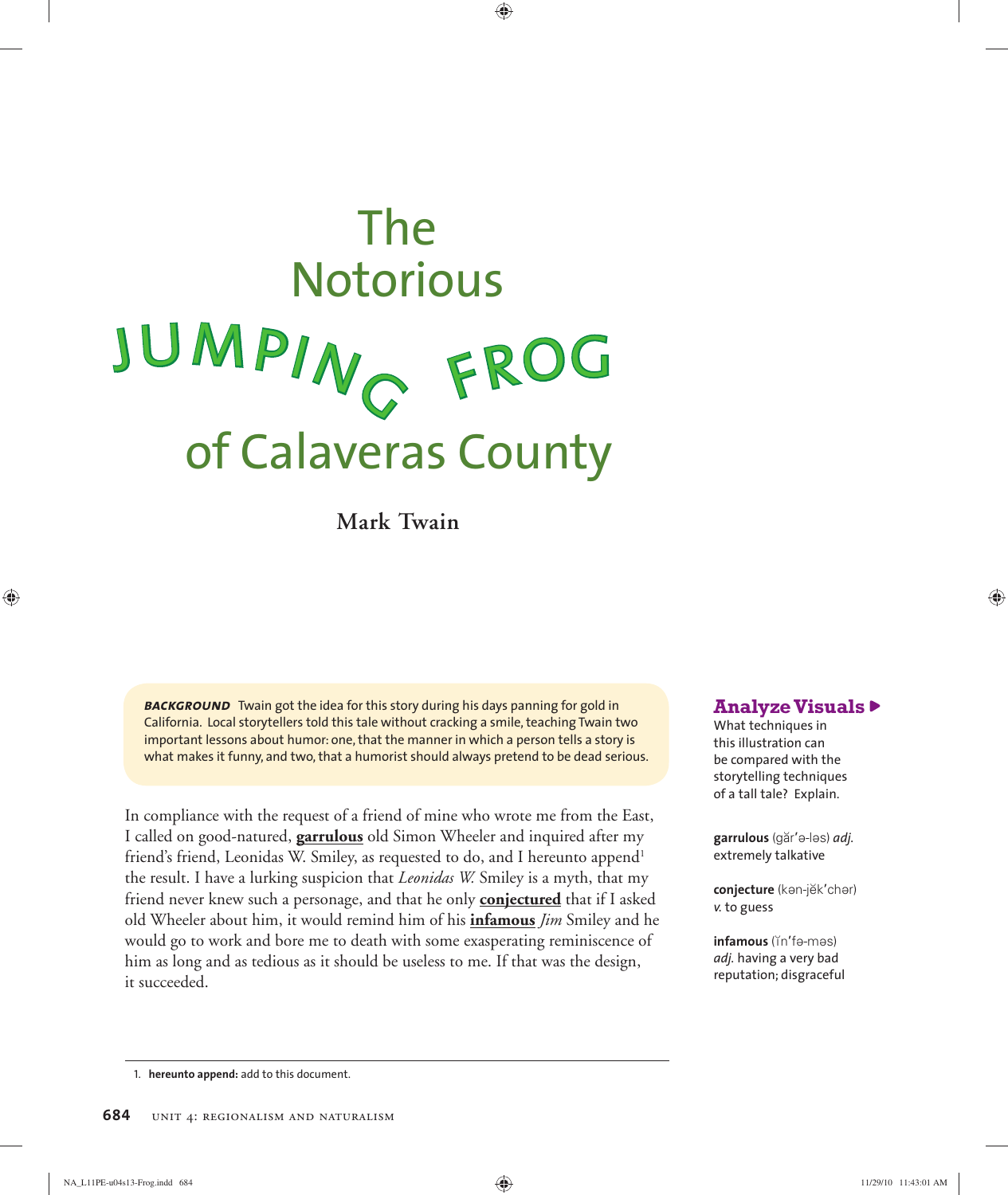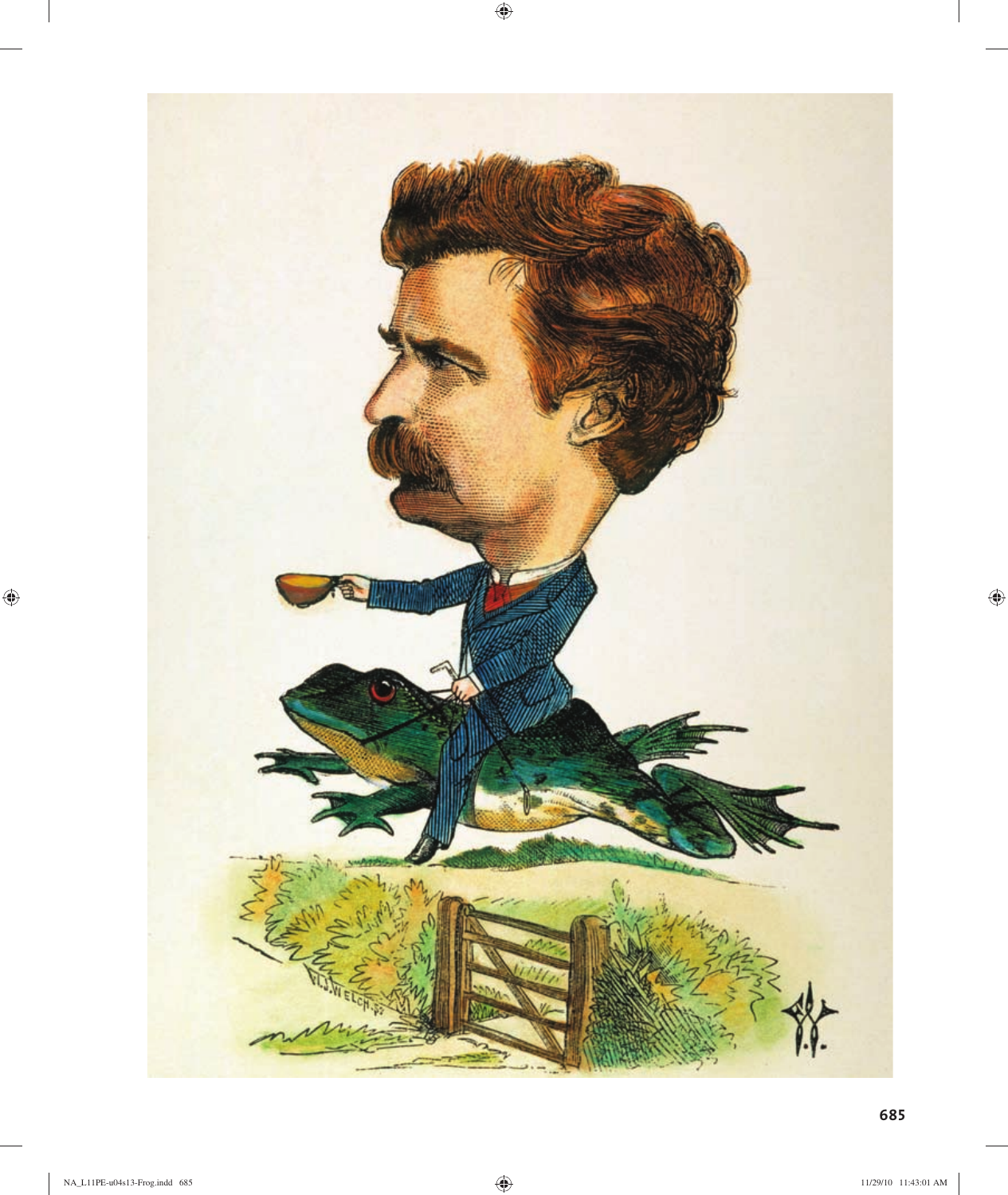I found Simon Wheeler dozing comfortably by the barroom stove of the **dilapidated** tavern in the decayed mining camp of Angel's, and I noticed that he was fat and baldheaded and had an expression of winning gentleness and simplicity upon his **tranquil** countenance. He roused up and gave me good day. I told him that a friend of mine had commissioned me to make some inquiries about a cherished companion of his boyhood named *Leonidas W.* Smiley—*Rev. Leonidas W.* Smiley, a young minister of the Gospel, who he had heard was at one time a resident of Angel's Camp. I added that if Mr. Wheeler could tell me anything about this Rev. Leonidas W. Smiley, I would feel under many obligations to him. 10

Simon Wheeler backed me into a corner and blockaded me there with his chair, and then sat down and reeled off the monotonous narrative which follows this 20 paragraph. He never smiled, he never frowned, he never changed his voice from the gentle-flowing key to which he tuned his initial sentence, he never betrayed the slightest suspicion of enthusiasm, but all through the interminable narrative there ran a vein of impressive earnestness and sincerity which showed me plainly that, so far from his imagining that there was anything ridiculous or funny about his story, he regarded it as a really important matter and admired its two heroes as men of transcendent genius in *finesse.*<sup>2</sup> I let him go on in his own way and never interrupted him once.

"Rev. Leonidas W. H'm, Reverend Le—Well, there was a feller here once by 30 the name of *Jim* Smiley, in the winter of '49—or maybe it was the spring of '50—I don't recollect exactly, somehow, though what makes me think it was one or the other is because I remember the big flume<sup>3</sup> warn't finished when he first come to the camp; but anyway, he was the curiousest man about always betting on anything that turned up you ever see, if he could get anybody to bet on the other side, and if he couldn't he'd change sides. Any way that suited the other man would suit *him*—any way just so's he got a bet, *he* was satisfied. But still he was lucky, uncommon lucky; he most always come out winner. He was always ready and laying for a chance; there couldn't be no solit'ry thing mentioned but that feller'd offer to bet on it and take ary side you please, as I was just telling you. If  $\scriptstyle\rm 40$  there was a horse race, you'd find him flush or you'd find him busted at the end of it; if there was a dogfight, he'd bet on it; if there was a cat fight, he'd bet on it; if there was a chicken fight, he'd bet on it; why, if there was two birds setting on a fence, he would bet you which one would fly first; or if there was a camp meeting, he would be there reg'lar to bet on Parson Walker, which he judged to be the best exhorter about here, and so he was too, and a good man. If he even see a straddlebug<sup>4</sup> start to go anywheres, he would bet you how long it would take him to get to—to wherever he was going to, and if you took him up, he would foller that straddlebug to Mexico but what he would find out where he was bound for and how long he was on the road. Lots of the boys here has seen that Smiley and 50 can tell you about him. Why, it never made no difference to *him*—he'd bet on

4. **straddlebug:** a long-legged beetle.

#### **dilapidated**

(dĭ-lăp'ĭ-dā'tĭd) *adj*. in a state of disrepair; rundown **dilapidate** *v.*

**tranquil** (trăng'kwel) *adj.* undisturbed; peaceful

### **Language Coach**

**Word Definitions**  *Monotonous* (line 20) means "having little variety in tone or pitch." Reread lines 21–23. What surrounding words and phrases hint at the meaning of *monotonous*?

#### **COMMON CORE L5a**

#### **TALL TALE**

In his tall tales, Twain perfected a mixture of humor and exaggeration that calls on readers to go along with wildly unbelievable events. The characteristics of the tall tale that we see in Twain's story can also be found in comicbook superhero films. What are some examples of tall tales that you have enjoyed recently in novels, plays, or movies?

 <sup>2.</sup> **men of . . .** *finesse:* exceptionally brilliant men.

 <sup>3.</sup> **flume:** a wooden trough built as a channel for running water—used in gold mining for separating particles of gold.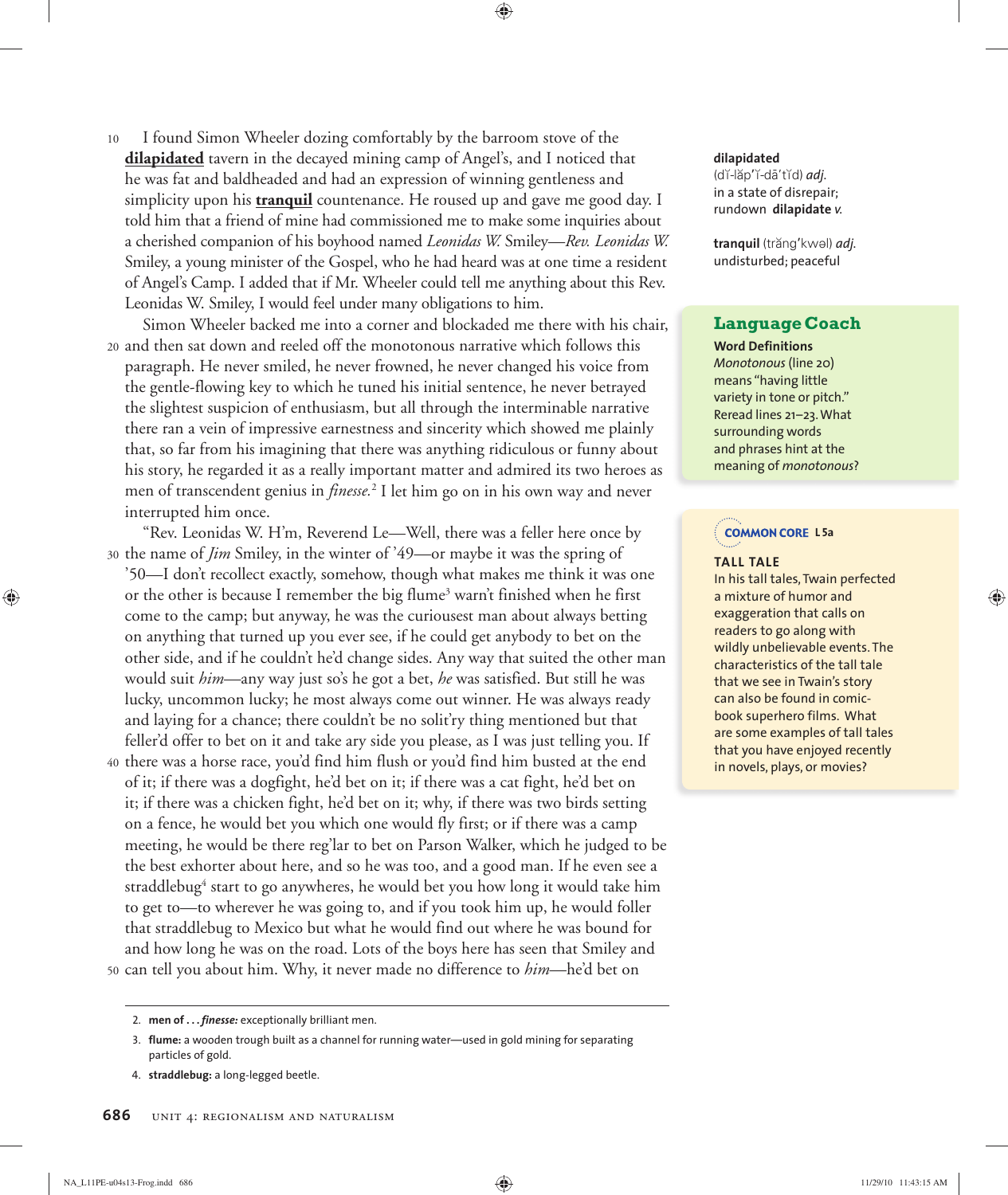*any* thing—the dangdest feller. Parson Walker's wife laid very sick once for a good while, and it seemed as if they warn't going to save her; but one morning he come in and Smiley up and asked him how she was, and he said she was considerable better—thank the Lord for his inf'nite mercy—and coming on so smart that with the blessing of Prov'dence she'd get well yet; and Smiley, before he thought, says, 'Well, I'll resk two-and-a-half she don't anyway.' **b**

"Thish-yer Smiley had a mare—the boys called her the fifteen-minute nag but that was only in fun, you know, because of course she was faster than that—and he used to win money on that horse, for all she was so slow and always had the  $\omega$  asthma, or the distemper, or the consumption,<sup>5</sup> or something of that kind. They used to give her two or three hundred yards' start and then pass her under way, but always at the fag end $^6$  of the race she'd get excited and desperatelike, and come **cavorting** and straddling up and scattering her legs around limber, sometimes in the air and sometimes out to one side among the fences, and kicking up m-o-r-e dust and raising m-o-r-e racket with her coughing and sneezing and blowing her nose—and always fetch up at the stand just about a neck ahead, as near as you could cipher it down.7

"And he had a little small bull-pup, that to look at him you'd think he warn't worth a cent but to set around and look ornery and lay for a chance to steal something. But as soon as money was up on him he was a different dog; his 70 underjaw'd begin to stick out like the fo'castle<sup>8</sup> of a steamboat and his teeth would uncover and shine like the furnaces. And a dog might tackle him and bullyrag<sup>9</sup> him, and bite him and throw him over his shoulder two or three times, and Andrew Jackson—which was the name of the pup—Andrew Jackson would never let on but what *he* was satisfied and hadn't expected nothing else—and the bets being doubled and doubled on the other side all the time, till the money was all up; and then all of a sudden he would grab that other dog jest by the j'int of his hind leg and freeze to it—not chaw, you understand, but only just grip and hang on till they throwed up the sponge,<sup>10</sup> if it was a year. Smiley always come out winner on that pup till he harnessed a dog once that didn't have no hind legs, because they'd been sawed off in 80 a circular saw, and when the thing had gone along far enough and the money was all up and he come to make a snatch for his pet holt,<sup>11</sup> he see in a minute how he'd been imposed on and how the other dog had him in the door, so to speak, and he 'peared surprised, and then he looked sorter discouragedlike and didn't try no more to win the fight, and so he got shucked out bad. He give Smiley a look, as much as to say his heart was broke, and it was *his* fault for putting up a dog that hadn't no hind legs for him to take holt of, which was his main dependence in a fight, and

### **b DIALECT**

**Paraphrase** the passage written in dialect in lines 29–56. What point is Simon Wheeler making about Smiley?

**cavorting** (ka-vôr'tǐng) *adj.* prancing about in a playful manner **cavort** *v.*

### **COMMON CORE L1a**

#### **Language Coach**

**Regional Dialects** Reread lines 57–67, paying special attention to the dialect. As noted on page 683, Twain uses frontier dialect in this story to reflect the usage and pronunciations conventional to a certain group of people. Using the Internet or a history of the English language—a historical reference book that discusses the origins and uses of English—make a list of regional dialects in the United States.

- 7. **cipher** (sī'for) it down: calculate it; figure it.
- 8. **fo'castle** (fok'sal): forecastle—here, the protruding front deck of a steamboat.
- 9. **bullyrag:** harass.
- 10. **throwed up the sponge:** gave up.
- 11. **pet holt:** favorite grip.

 <sup>6.</sup> **fag end:** final part.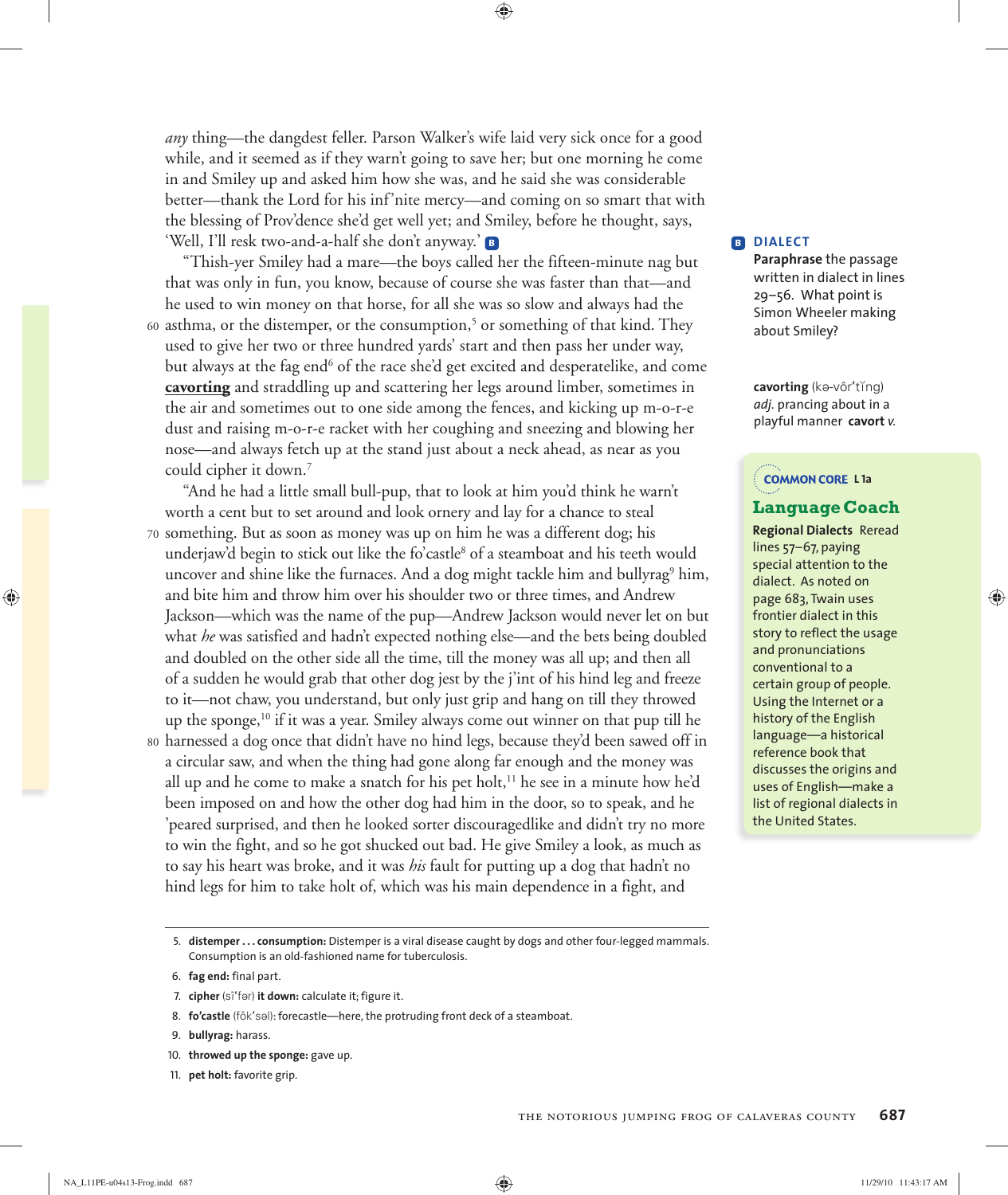then he limped off a piece and laid down and died. It was a good pup, was that

90 was in him and he had genius—I know it, because he hadn't no opportunities to Andrew Jackson, and would have made a name for hisself if he'd lived, for the stuff speak of, and it don't stand to reason that a dog could make such a fight as he could under them circumstances if he hadn't no talent. It always makes me feel sorry when I think of that last fight of his'n and the way it turned out. **c**

"Well, thish-yer Smiley had rat terriers, and chicken cocks, and tomcats and all them kind of things till you couldn't rest, and you couldn't fetch nothing for him to bet on but he'd match you. He ketched a frog one day and took him home, and said he cal'lated<sup>12</sup> to educate him; and so he never done nothing for three months but set in his back yard and learn that frog to jump. And you bet you he *did* learn him, too. He'd give him a little punch behind, and the next minute you'd see that

- 100 frog whirling in the air like a doughnut—see him turn one summerset, or maybe a couple if he got a good start, and come down flatfooted and all right, like a cat. He got him up so in the matter of ketching flies, and kep' him in practice so constant, that he'd nail a fly every time as fur as he could see him. Smiley said all a frog wanted was education and he could do 'most anything—and I believe him. Why, I've seen him set Dan'l Webster down here on this floor—Dan'l Webster was the name of the frog—and sing out, 'Flies, Dan'l, flies!' and quicker'n you could wink he'd spring straight up and snake a fly off'n the counter there, and flop down on the floor ag'in as solid as a gob of mud, and fall to scratching the side of his head with his hind foot as **indifferent** as if he hadn't no idea he'd been doin' any more'n
- 110 any frog might do. You never see a frog so modest and straight-for'ard as he was, for all he was so gifted. And when it come to fair and square jumping on a dead level, he could get over more ground at one straddle than any animal of his breed you ever see. Jumping on a dead level was his strong suit, you understand; and when it come to that, Smiley would ante up money on him as long as he had a red.<sup>13</sup> Smiley was monstrous proud of his frog, and well he might be for fellers that had traveled and been everywheres all said he laid over any frog that ever *they* see. **d**

"Well, Smiley kep' the beast in a little lattice box, and he used to fetch him downtown sometimes and lay for a bet. One day a feller—a stranger in the camp, he was—come acrost him with his box and says:

120 "'What might it be that you've got in the box?'

"And Smiley says, sorter indifferent-like, 'It might be a parrot, or it might be a canary, maybe, but it ain't—it's only just a frog.'

"And the feller took it and looked at it careful, and turned it round this way and that, and says, 'H'm—so 'tis. Well, what's *he* good for?'

"'Well,' Smiley says, easy and careless, 'he's good enough for *one* thing, I should judge—he can outjump any frog in Calaveras County.'

"The feller took the box again and took another long, particular look, and give it back to Smiley and says, very deliberate, 'Well,' he says, 'I don't see no p'ints<sup>14</sup> about that frog that's any better'n any other frog.'

### **c TALL TALE**

Reread lines 68– 93. What device characteristic of the tall tale is on display in this paragraph?

**indifferent** (In-dif'er-ent) *adj.* having no particular interest

#### **d DIALECT**

Reread lines 110–111. How does the dialect in this sentence, and throughout the paragraph, help to characterize the frog?

 <sup>12.</sup> **cal'lated:** calculated; intended.

 <sup>13.</sup> **a red:** a red cent (slang for a penny).

 <sup>14.</sup> **p'ints:** points.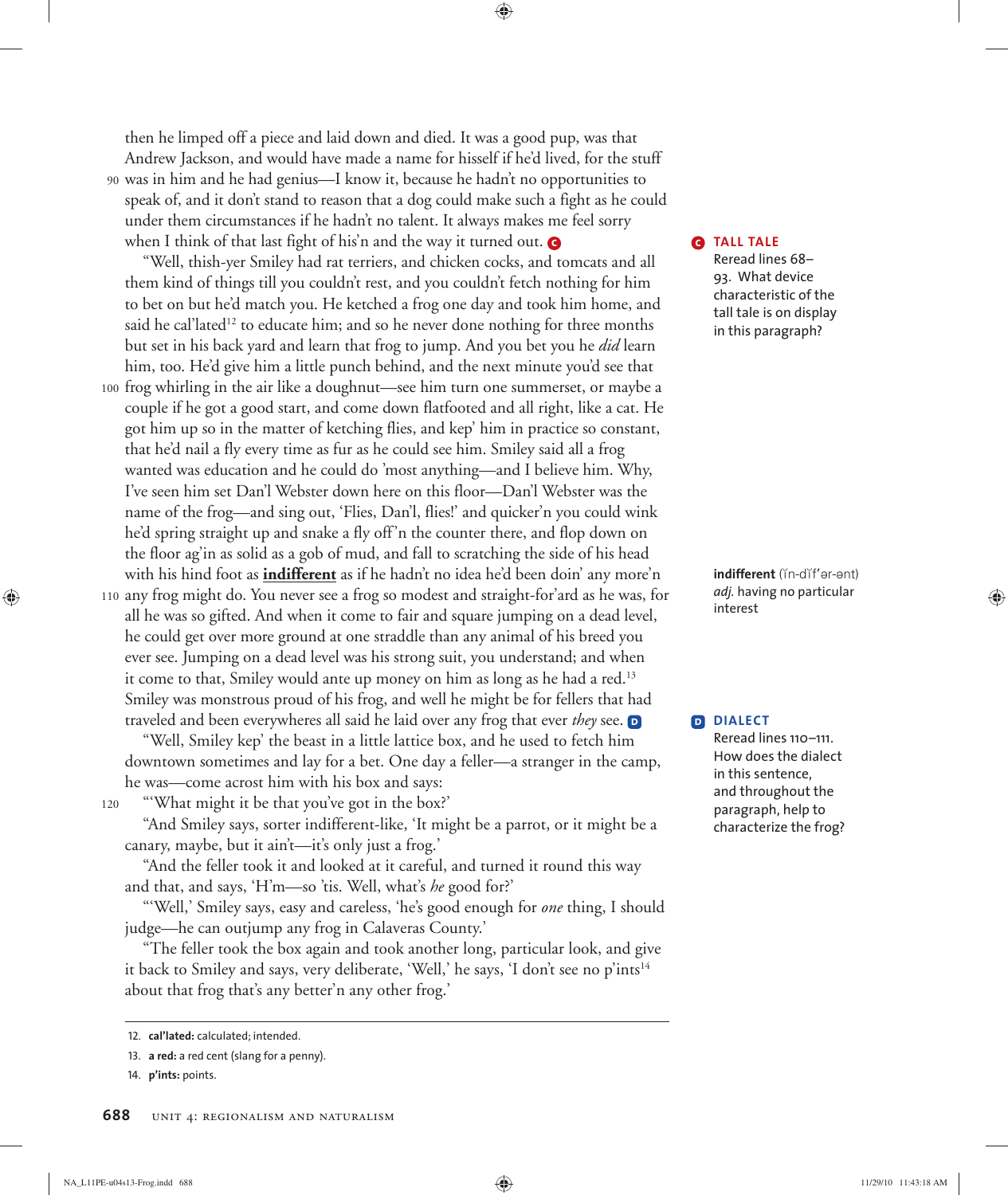

*Frog of Calaveras County.* The Granger Collection, New York.

130 "'Maybe you don't,' Smiley says. 'Maybe you understand frogs and maybe you don't understand 'em; maybe you've had experience and maybe you ain't only a amature, as it were. Anyways, I've got *my* opinion, and I'll resk forty dollars that he can outjump any frog in Calaveras County.'

"And the feller studied a minute and then says, kinder sad-like, 'Well, I'm only a stranger here and I ain't got no frog; but if I had a frog, I'd bet you.'

"And then Smiley says, 'That's all right—that's all right—if you'll hold my box a minute, I'll go and get you a frog.' And so the feller took the box and put up his forty dollars along with Smiley's, and set down to wait. **e**

140 the frog out and prized his mouth open and took a teaspoon and filled him full "So he set there a good while thinking and thinking to himself, and then he got of quail shot<sup>15</sup>—filled him pretty near up to his chin—and set him on the floor. Smiley he went to the swamp and slopped around in the mud for a long time, and finally he ketched a frog and fetched him in and give him to this feller, and says:

"'Now, if you're ready, set him alongside of Dan'l, with his forepaws just even with Dan'l's, and I'll give the word.' Then he says, 'One—two—three—*git!* ' and him and the feller touched up the frogs from behind, and the new frog hopped off

#### **B** TALL TALE

Reread the dialogue in lines 120–138. What does the straightfaced understatement reveal about the two characters?

 <sup>15.</sup> **quail shot:** small lead pellets for firing from a shotgun.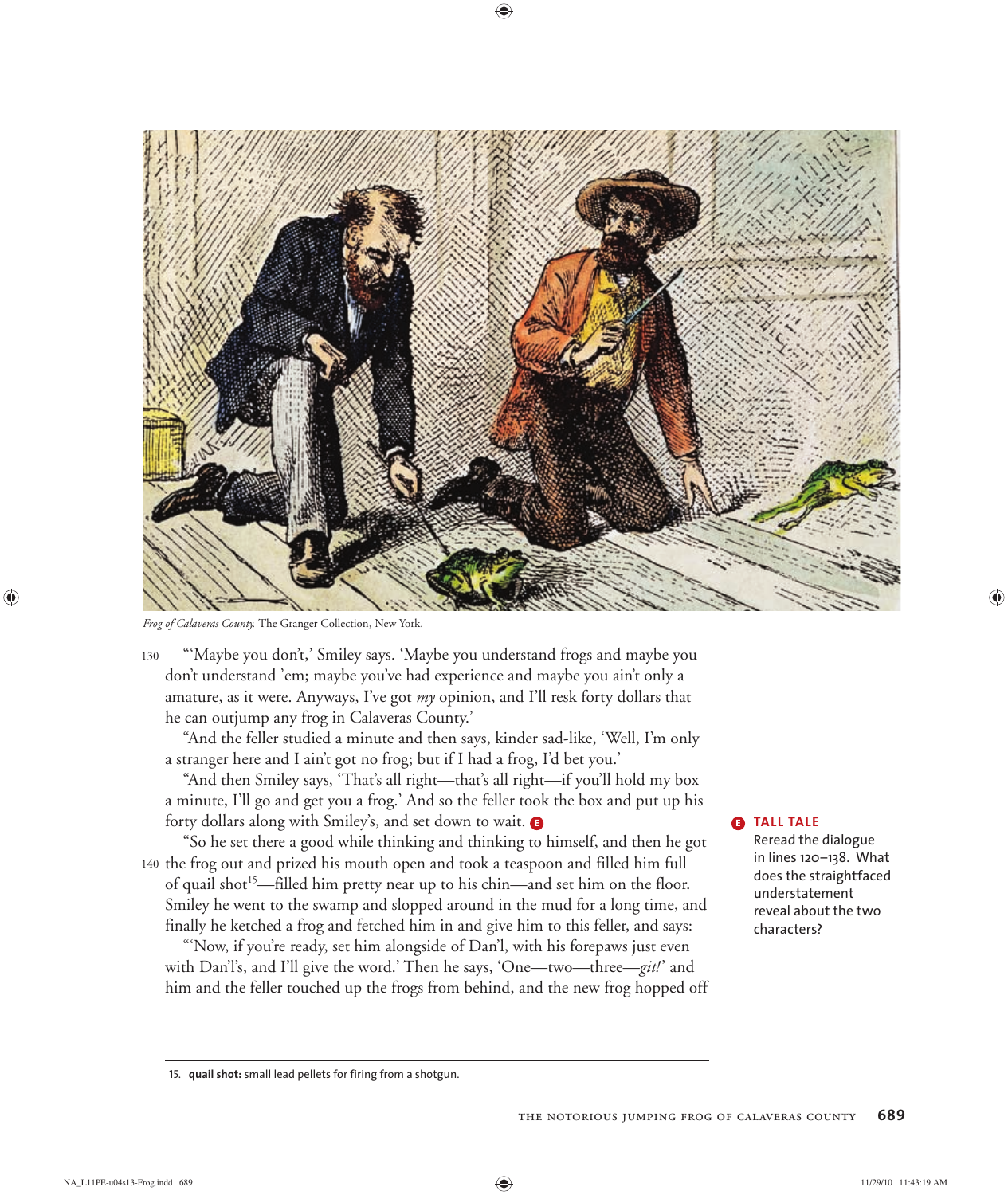lively, but Dan'l give a heave and hysted up his shoulders—so—like a Frenchman, but it warn't no use—he couldn't budge; he was planted as solid as a church, and he couldn't no more stir than if he was anchored out. Smiley was a good deal 150 surprised, and he was disgusted too, but he didn't have no idea what the matter

was, of course. **f**

"The feller took the money and started away, and when he was going out at the door, he sorter jerked his thumb over his shoulder—so—at Dan'l and says again, very deliberate, 'Well,' he says, *'I* don't see no p'ints about that frog that's any better'n any other frog.'

"Smiley he stood scratching his head and looking down at Dan'l a long time, and at last he says, 'I do wonder what in the nation that frog throw'd off for—I wonder if there ain't something the matter with him—he 'pears to look mighty baggy, somehow.' And he ketched Dan'l by the nap of the neck and hefted him,

and says, 'Why, blame my cats if he don't weigh five pound!' and turned him 160 upside down and he belched out a double handful of shot. And then he see how it was, and he was the maddest man—he set the frog down and took out after that feller, but he never ketched him. And—"

[Here Simon Wheeler heard his name called from the front yard and got up to see what was wanted.] And turning to me as he moved away, he said: "Just set where you are, stranger, and rest easy—I ain't going to be gone a second."

But, by your leave, I did not think that a continuation of the history of the **enterprising** vagabond *Jim* Smiley would be likely to afford me much information concerning the Rev. *Leonidas W.* Smiley and so I started away.

At the door I met the sociable Wheeler returning, and he buttonholed me and recommenced:16 170

"Well, thish-yer Smiley had a yaller one-eyed cow that didn't have no tail, only just a short stump like a bannanner, and—"

However, lacking both time and inclination, I did not wait to hear about the afflicted cow but took my leave.  $\infty$ 





Reread lines 144–151. Notice how Twain uses **coordinating conjunctions** and **dashes** to convey Simon's breathless retelling of the story.

#### **enterprising**

(ĕn'tər-prī'zĭng) *adj.* possessing imagination and initiative

16. **buttonholed . . . recommenced:** detained me for conversation and began talking again.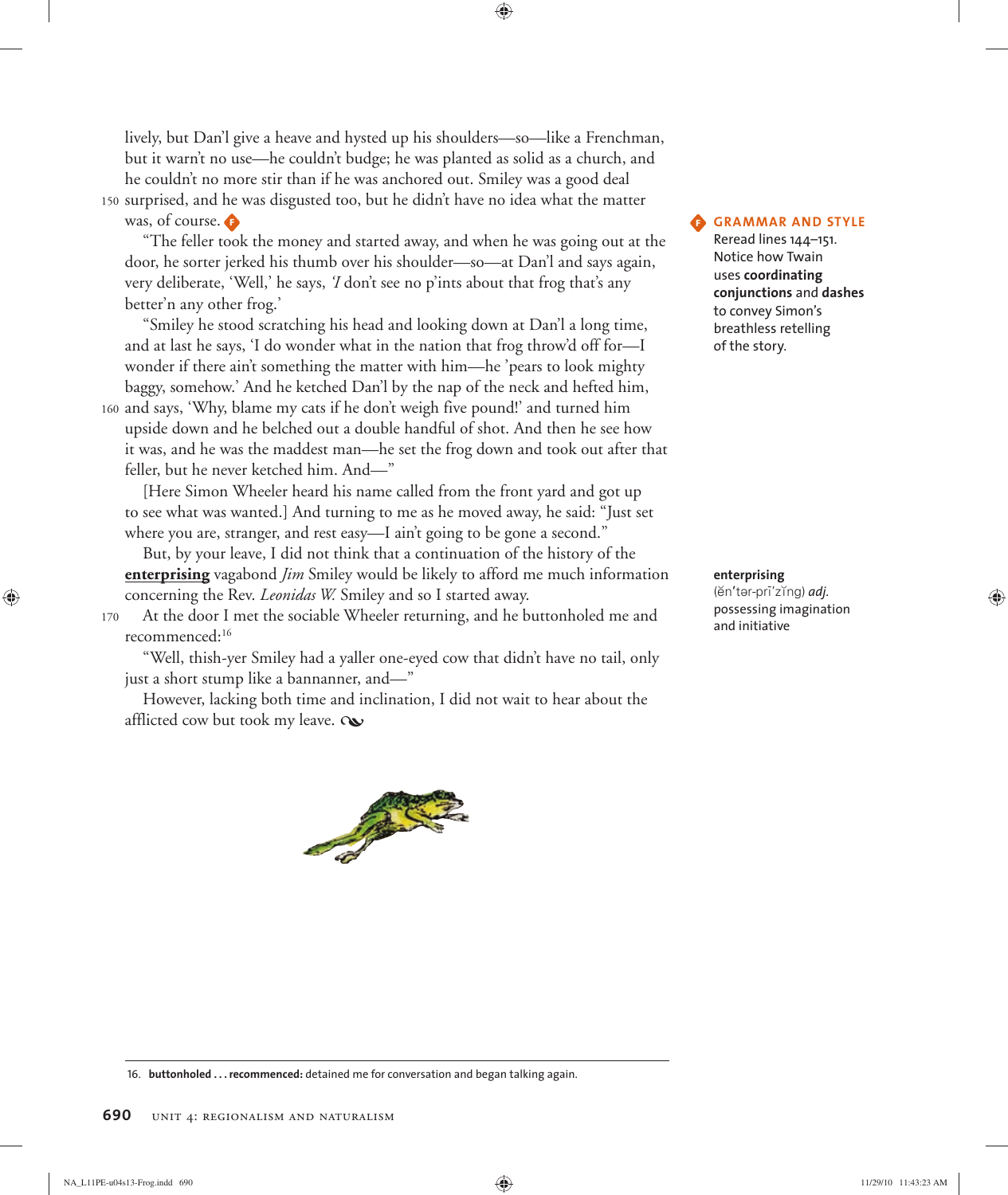### *After Reading*

### **Comprehension**

- **1. Recall** How does the narrator hear the story of the jumping frog?
- **2. Recall** What is Smiley always willing to do?
- **3. Summarize** What happens to Smiley's frog?

### **Text Analysis**

- **4. Make Inferences About Characters** What can you infer about Jim Smiley based on each of the following examples?
	- Smiley betting on the health of the parson's wife
	- Smiley spending three months teaching a frog to jump
	- Smiley studying why the frog couldn't jump
- **5. Understand Dialect** Review the dialect and translations you recorded as you read. In general, what does the use of dialect contribute to **characterization** and **setting** in this story? Cite specific examples.
- **6. Analyze Overstatement** Simon Wheeler makes liberal use of overstatement, or hyperbole, in describing Jim Smiley; some of what he says is totally improbable, and some is simply a bit of a stretch. List several examples of overstatement and rate each on a scale of one to five, with five being the most outrageous. At any point, did your doubts prevent you from enjoying the story? Explain.
- **7. Make Judgments About the Tall Tale** Twain sets this story in a **frame**—a story within a story—in which the first-person narrator asks about a man named Leonidas Smiley but gets a story about Jim Smiley instead. In the end, the narrator makes a show of going away disappointed. How does this device contribute to the impact of the tall tale? Explain how the story would have been different if the original first-person narrator had simply told the story in his own voice, or if Wheeler himself had been the first-person narrator. Do you think this frame is an effective technique? Why or why not?

### **Text Criticism**

 **8. Critical Interpretations** According to one critic, Twain's organization of this tale "seems wholly directionless," yet "actually it is carefully molded for climax." Do you agree? Look back at the story and explain how the elaborate setup affects the impact of the story's punchline. Use examples from the story to support your ideas.

### *Can you spot a* **TALL TALE?**

A tall tale, like this one by Twain, usually makes people laugh because they know it's not true. What stories and ideas in real life cause people to be skeptical? Do you think any of those stories have a basis in fact? Why or why not?



**RL 3** Analyze the impact of the author's choices regarding how to develop and relate elements of a story. **RL 4** Analyze the impact of specific word choices on meaning and tone. **RL 5** Analyze how an author's choices concerning how to structure specific parts of a text contribute to its overall structure and meaning as well as its aesthetic impact. **L 1a** Apply the understanding that usage is a matter of convention. **L 5a** Interpret figures of speech in context and analyze their role in the text.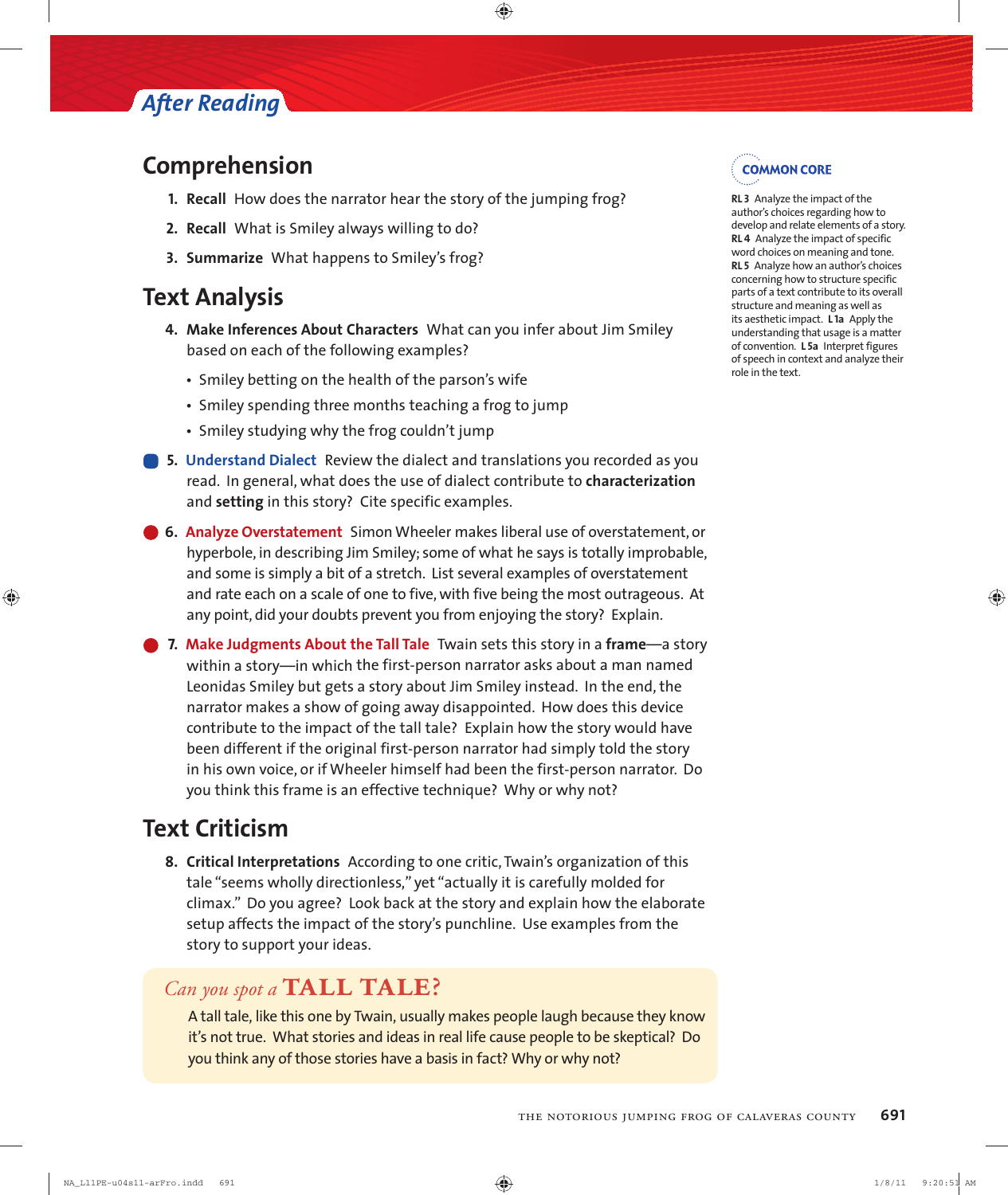### **Vocabulary in Context**

### **vocabulary practice**

Choose the word that is not related in meaning to the other words.

- **1.** (a) dilapidated, (b) decaying, (c) neglected, (d) lonesome
- **2.** (a) chatty, (b) argumentative, (c) garrulous, (d) verbose
- **3.** (a) serene, (b) tranquil, (c) unhappy, (d) placid
- **4.** (a) unusual, (b) infamous, (c) disreputable, (d) notorious
- **5.** (a) comfort, (b) condolence, (c) consolation, (d) conjecture
- **6.** (a) imaginative, (b) expensive, (c) enterprising, (d) resourceful
- **7.** (a) unconcerned, (b) detached, (c) indifferent, (d) unnoticeable
- **8.** (a) cavorting, (b) trembling, (c) shaking, (d) jarring

### **academic vocabulary in writing**

**•** apparent **•** confine • expose • focus • perceive

Tall tales often **focus** on larger-than-life heroes and amazing exploits. In a short paragraph, discuss some modern-day people and events that could be made into tall tales. Be sure to include why you think the people and events are worthy of a tall tale. Use at least one Academic Vocabulary word in your paragraph.

### **vocabulary strategy: thesauri and word knowledge**

A thesaurus is a reference book that helps you find specific, or precise, words for more general terms. In a thesaurus, words are arranged by their meanings and by their parts of speech rather than by alphabetical order, as in a dictionary. You can use a thesaurus to choose a specific word to show a subtle difference in meaning or to avoid monotony in your writing. For example, to replace the vocabulary word *infamous*, you could find *wrong*, *disreputable*, and *dishonorable*.

**PRACTICE** Use a thesaurus to identify the following words.

- **1.** Three nouns you might use when talking about "wealth"
- **2.** Two or three verbs related to the noun "flattery"
- **3.** Words that could replace "middle" in referring to distance or space
- **4.** Three adjectives to describe the feeling of being "cold"
- **5.** Words to suggest what you might do rather than "advise"

### *word list*

cavorting conjecture dilapidated enterprising garrulous indifferent infamous tranquil

### **COMMON CORE**

**L 4c** Consult general and specialized reference materials to determine or clarify a word's precise meaning. **L 5b** Analyze nuances in the meaning of words with similar denotations. **L 6** Acquire and use accurately general academic words and phrases.